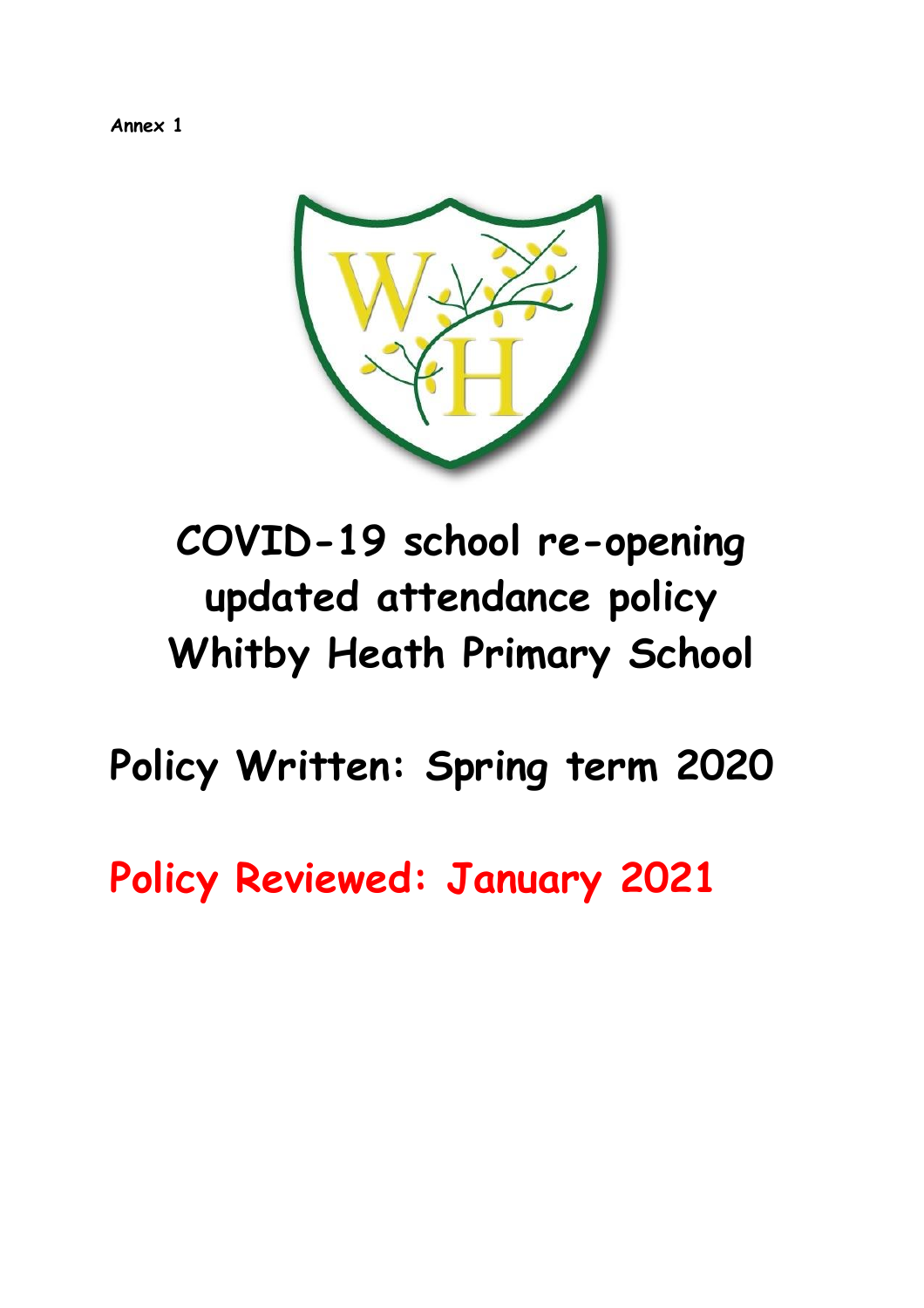**Context:** Due to the impact of COVID-19 on how we operate as a school, it has been necessary to update some of our policies.

## **Adjustments to Attendance and Punctuality Policy in response to COVID-19**

We recognise that parents and carers will be feeling anxious and worried about sending their children back to school for a range of reasons. However, we also know that school is very important for children's education as well as their social and emotional well-being. At Whitby Heath we are doing everything possible to enable as many children as possible to return to school safely. In order to ensure that Whitby Heath is as safe as possible for pupils and staff we have made some changes to our attendance policy in-line with current guidance

The key changes are summarised below.

### **The benefits of returning to school**

Throughout lockdown we have been open to children of key workers and children in vulnerable groups and we continue to welcome and encourage these children to attend where it is necessary. Key Workers are asked to follow Government guidance about remaining safe at home where it is possible and to only use their Key Worker place in school when it is necessary for them to complete their Key Worker role.

### **Children with symptoms of COVID-19**

Children displaying any symptoms of COVID-19 should not attend school under any circumstances. Details of COVID-19 symptoms are available on the NHS website: [https://www.nhs.uk/conditions/coronavirus-covid-19/check-if-you](https://www.nhs.uk/conditions/coronavirus-covid-19/check-if-you-have-coronavirus-symptoms/)[have-coronavirus-symptoms/](https://www.nhs.uk/conditions/coronavirus-covid-19/check-if-you-have-coronavirus-symptoms/)

Furthermore, children experiencing any other illness or signs of feeling unwell whatsoever should not attend to school.

Children with household members who are extremely clinically vulnerable